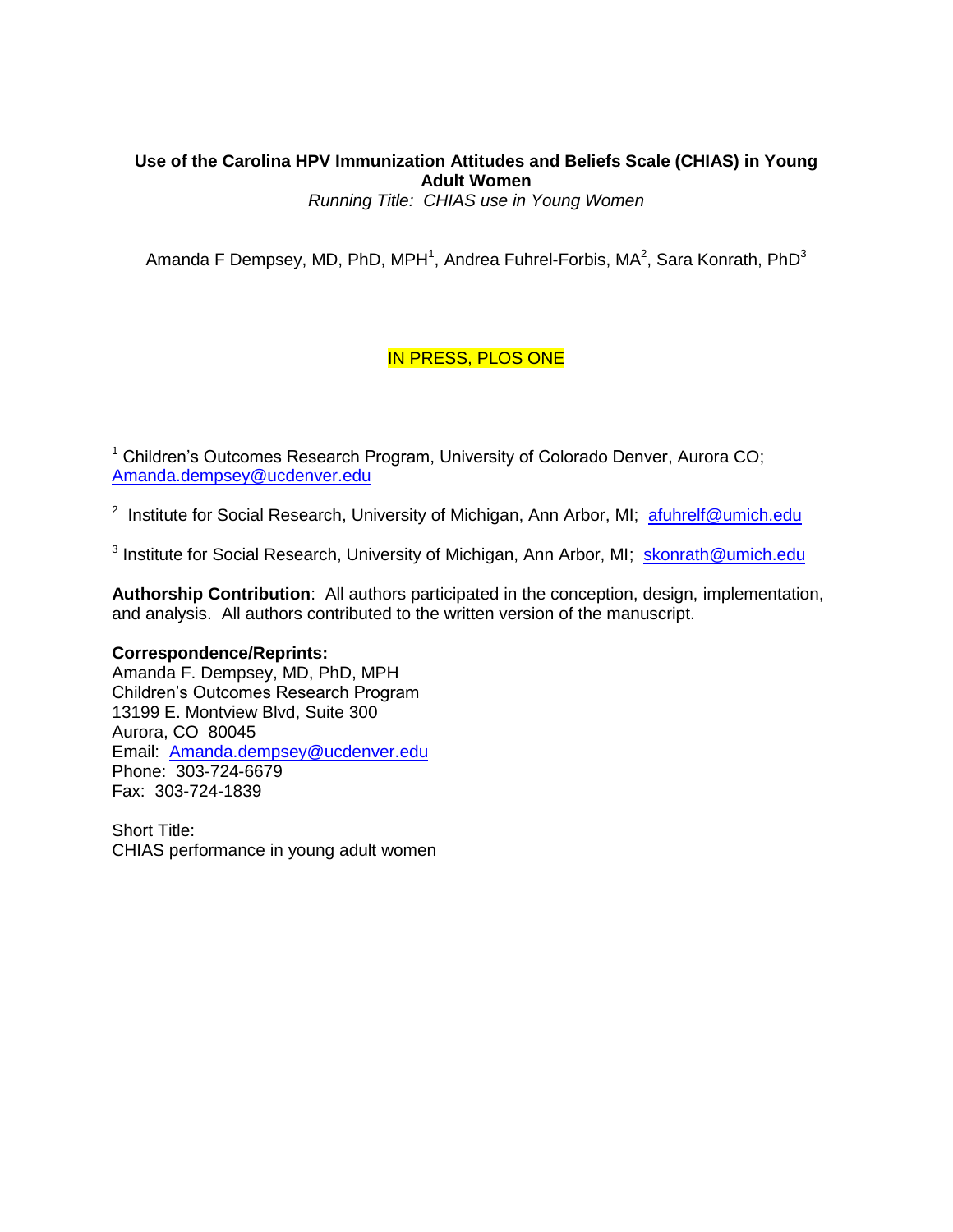### **Abstract**

**Background**: Validated measures that can accurate describe young adults' HPV vaccination attitudes and how these relate to vaccination intention and receipt are needed for developing interventions to improve low HPV vaccination levels. The Carolina HPV Immunization Attitudes Scale (CHIAS) is a validated measure of these outcomes that was originally designed for parents.

**Objective:** To assess the performance of the CHIAS among young adult women.

**Methods**: A convenience sample of 139 young adult women (age 18-26 years) were given the CHIAS measure at baseline. Factor analysis was used to determine attitudinal factor groupings and the association of these factors with HPV vaccination intention. A 6-month follow up assessment examined the stability of the CHIAS over time and the association of baseline vaccine factors with vaccine receipt.

**Results**: Five factors loaded on to the CHIAS in young adults - "Access," "Harms," "Effectiveness," "Risk Denial" and "Uncertainty," - which was similar to the factor loadings of CHIAS for parents. "Harms" was the factor most consistently associated with vaccination intention at all time points assessed. Only 5 women had received or made an appointment to receive the vaccine at the 6-month follow-up.

**Conclusions**: In terms of categorizing HPV vaccination attitudes, the CHIAS appears to have similar performance among young adults as in parents. However, additional studies are needed to assess the utility of the CHIAS for predicting HPV vaccine receipt among the young adult population.

**Key Words:** Human papillomavirus; vaccine; young adult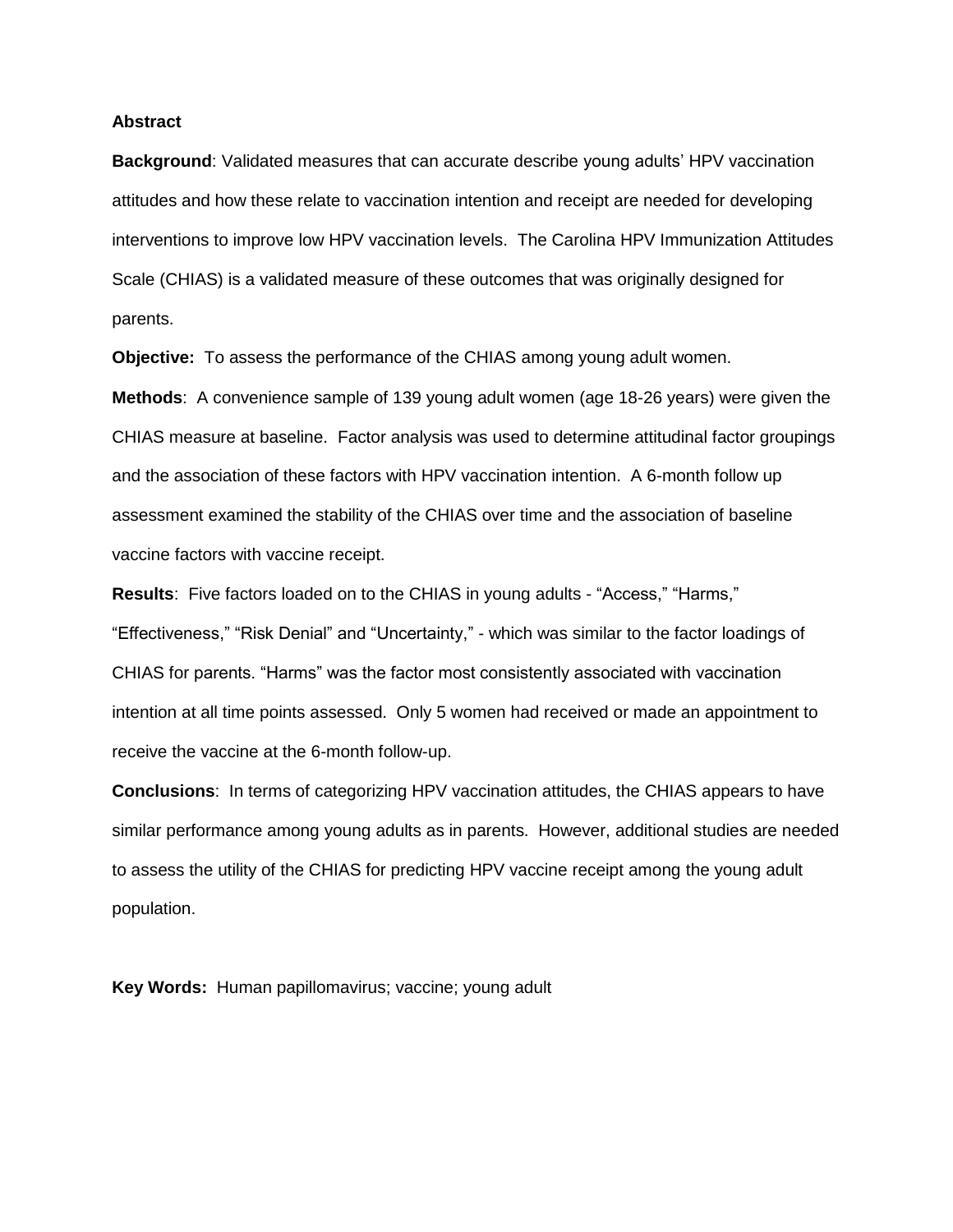## **Introduction**

Vaccines against human papillomavirus (HPV) represent a remarkable opportunity for the primary prevention of cervical cancer and other HPV-related diseases. Despite these health benefits, HPV vaccination among young adults in the U.S. is significantly lower than national goals.<sup>1</sup>Compared to adolescents,<sup>[2](#page-12-1)</sup> young adult women have substantially lower HPV vaccine utilization, with national estimates indicating that as of 2011, only 29.5% of women ages 19-28 years had received at least one dose in the [3](#page-12-2)-dose HPV vaccine series.<sup>3</sup>

Interventions to improve HPV vaccine utilization among young women have been hindered by limited understanding of the factors that influence vaccine acceptability, intention, and ultimately vaccine utilization among this population. $<sup>4</sup>$  $<sup>4</sup>$  $<sup>4</sup>$  Though there have been several studies on young</sup> women's attitudes about HPV vaccination,<sup>[5-7](#page-12-4)</sup> a validated measure that can accurately categorize attitudes about the vaccine and predict vaccination intention and receipt is not yet available. However, such a measure has been developed for parents making decisions about HPV vaccination for their adolescents and is called the Carolina HPV Immunization Attitudes Scale  $(CHIAS).<sup>8-10</sup>$  $(CHIAS).<sup>8-10</sup>$  $(CHIAS).<sup>8-10</sup>$ 

The CHIAS , developed by McRee et al, was originally evaluated among a regional sample of parents in North Carolina.<sup>[8](#page-12-5)</sup> Analysis of this 16-item scale resulted in the identification of 4 factors (Harms, Effectiveness, Barriers, Uncertainty) that categorized parental attitudes about HPV vaccines. Subsequent longitudinal analyses demonstrated the stability of these factors to describe HPV vaccination attitudes over time[.](#page-12-3) $4$  Of the four factors found to be associated with parent HPV vaccination intention, only Barriers (which related primarily to parents' ability to access the vaccine) predicted actual HPV vaccine utilization by these parents' adolescents. When the CHIAS was examined among a nationally-representative sample of parents, a very similar factor structure resulted, suggesting that the CHIAS is a robust measure of parental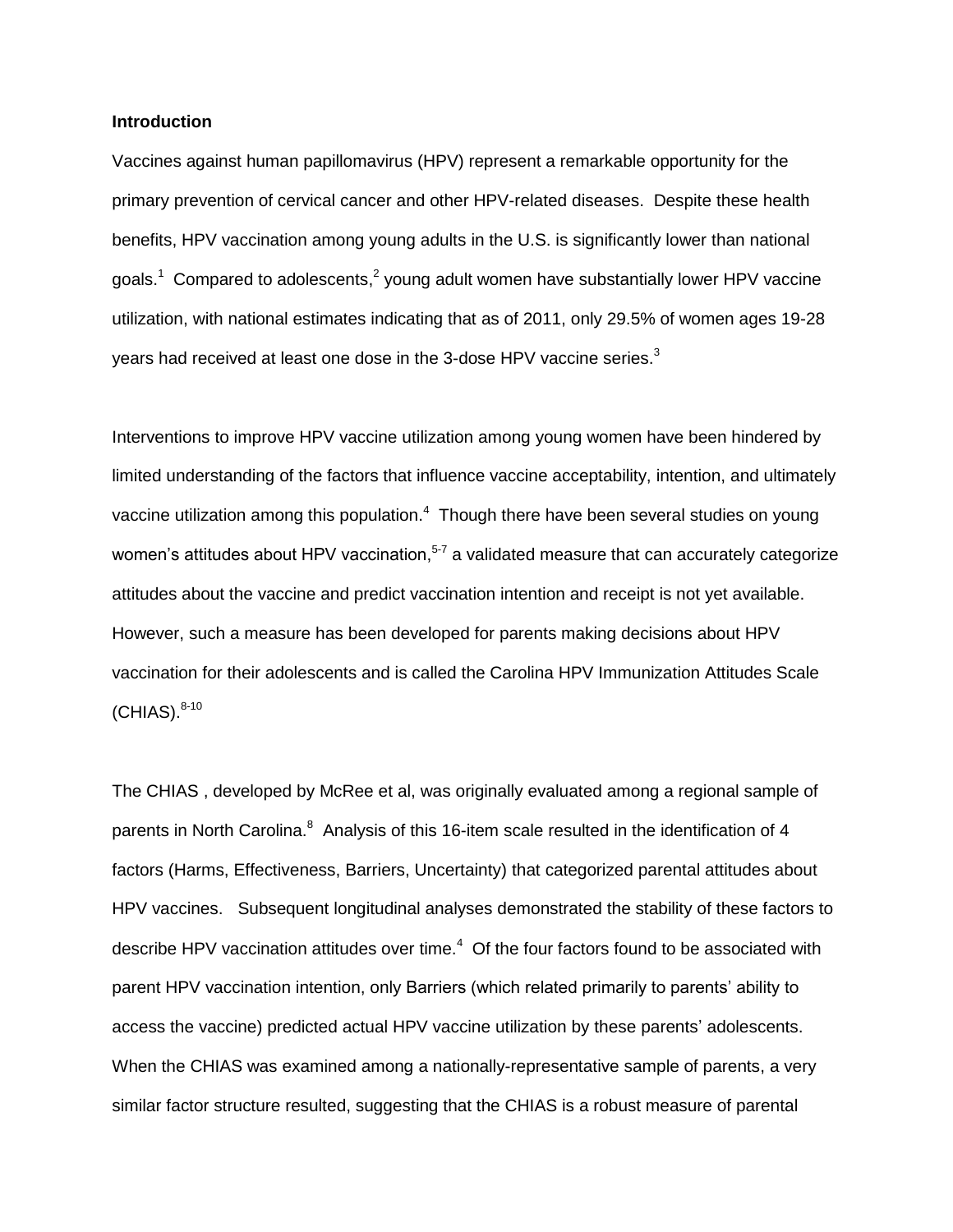attitudes about the vaccine.<sup>[6](#page-12-6)</sup> Unfortunately, this national study did not assess the association between the CHIAS factors and vaccine utilization.

Having a similarly robust, standardized measure of HPV vaccination attitudes for young women would be useful for developing and examining interventions to improve HPV vaccine uptake among this population. Therefore, the goal of this study was to examine the factor structure of the CHIAS when applied to a sample of young adult women. The specific objectives were: 1) to compare the factor structure that results from young women's' use of the CHIAS to that reported previously for parents, 2) to examine the stability of the CHIAS factors among young women over time, and 3) to evaluate the association between the CHIAS factors and young women's HPV vaccination intention and utilization.

# **Materials and Methods**:

### *Study Design*

We conducted a cross sectional survey of 139 college-aged women that was implemented from October 11, 2011 to November 1, 2012. This survey was part of a larger study aimed at evaluating the longitudinal impact of different educational materials on HPV vaccination intention and receipt, and on hormonal stress responses to those materials (manuscript in preparation). The focus of this manuscript is on responses to CHIAS items specifically, which were administered at baseline (i.e. immediately prior to the educational intervention), immediately after the educational intervention, and in a follow-up survey implemented 6 months later. In this manuscript the longitudinal component of our analysis compares the factor groupings of CHIAS items provided at baseline and at the 6-month follow-up assessment.

# *Ethics Statement*

This study was approved by the Institutional Review Board at the University of Michigan.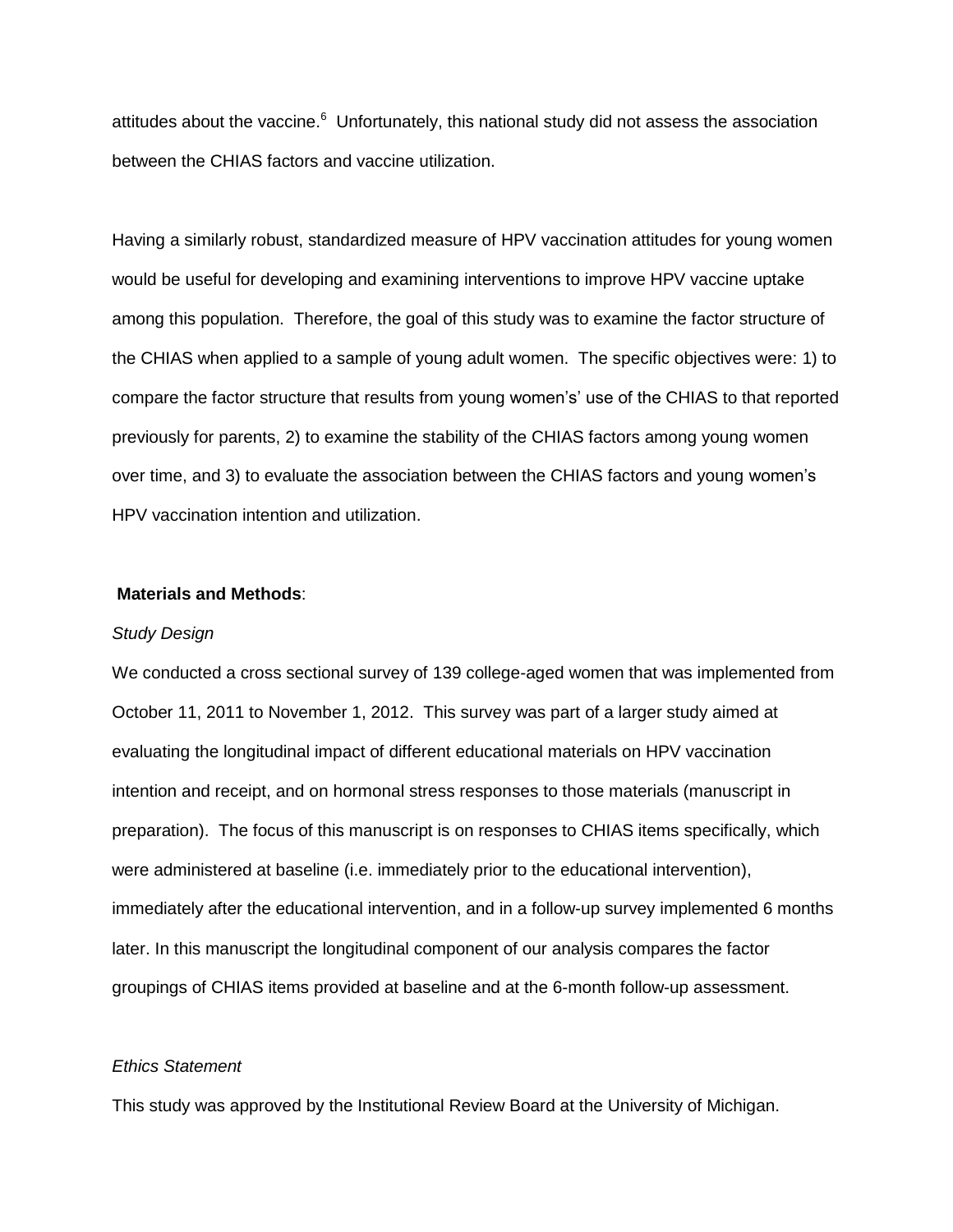### *Participants*

Participants were recruited via Psychology participant pool and flyers posted on campus and in the local town advertising a study about HPV vaccines. Eligibility criteria for participation included being a female aged 18-26 years and not yet having received any doses in the HPV vaccine series. Upon arriving at the study lab and providing informed consent, participants received a paper version of the baseline survey to complete in a private cubicle in the lab. Follow-up surveys were emailed to participants and administered via Qualtrics with up to 2 prompts for non-respondents.

### *CHIAS items*

We used all 16 items described in the original CHIAS<sup>[2](#page-12-1)</sup> and also included one additional item from a modified version of the CHIAS that had been validated previously among a national sample of parents ("*HPV vaccination is not really necessary because Pap smears can be done to make sure cervical cancer doesn't develop").[6](#page-12-6)* For each item derived from previous versions of the CHIAS, wording was changed to reflect a young adult, rather than parent, perspective (i.e. "*Other parents in my community are getting their daughters vaccinated*" becomes *"My friends are getting the HPV vaccine*"). One additional item ("*I would regret not getting the HPV vaccine if I later got an HPV infection")* was also included in our study because previous data suggested that anticipated regret may be an important longitudinal predictor of HPV vaccination intention and receipt.<sup>[9](#page-12-7)</sup> All responses were assessed using an 11-point Likert scale (with anchors at 0, 5, 7 and 10 of "strongly disagree," "somewhat disagree," "somewhat agree" and "strongly agree"; or anchored at "extremely ineffective, "somewhat ineffective," "somewhat effective" and "extremely effective") and were coded such that higher values corresponded to stronger agreement with the statement and less agreement with or endorsement of HPV vaccination. Five items were reverse-coded.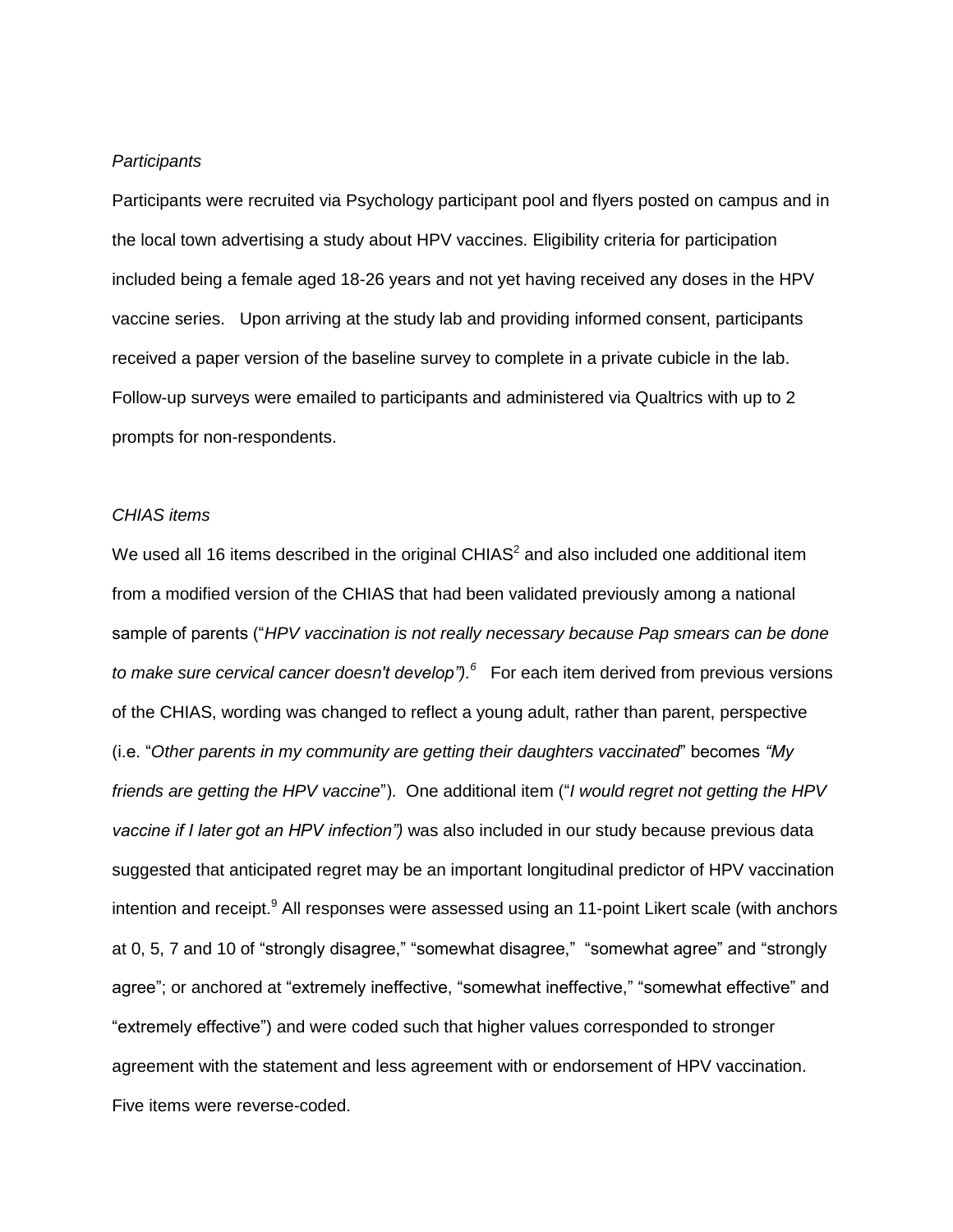# *Outcome Variables*

HPV vaccination intention and receipt were assessed as outcome variables. HPV vaccination intention was measured with two items that asked participants about the likelihood of getting the vaccine *"today if it was available for you,"* or "*within the next 6 months*" using a previously-published 11-point vaccination intention scale.<sup>[11-13](#page-13-0)</sup> This outcome was asked at baseline, and at the 6-month follow-up survey. Vaccination "receipt" was determined by self-report at the 6 month follow-up assessment and was defined as a positive response to at least one of two questions: "*Since you were in the lab for the first part of the study 6 months ago, have you*  received any doses (shots/injections) of the HPV vaccine?" (yes/no), and "Have you made an *appointment to get the vaccine?" (yes/no).*

### *Statistical Analysis*

An exploratory factor analysis of the baseline CHIAS items was conducted using principal components analysis with oblique rotation method (as factors were assumed to be correlated). Factors meeting the Kaiser criterion (Eigenvalues ≥ 1.0) were retained. Non-weighted factor scores (consistent with previous CHIAS assessments)<sup>[8,](#page-12-5) [9,](#page-12-7) [12](#page-13-1)</sup> were created for each respondent by calculating the mean of the responses to all items loading onto each factor. Cronbach's  $\alpha$ coefficient was used to evaluate the internal reliability of each factor grouping. Analyses of CHIAS factor groupings at the 6-month follow-up survey used a similar methodology.

Linear and logistic regression models were used to examine the association between the different factor groupings with vaccination intention and uptake, respectively. Each model included the factor groupings, but no other covariates were added given our relatively small sample size (n=139). Reliability of the factors loadings over time was assessed using a testretest (i.e. repeated measures) analysis whereby correlations of the factor scores were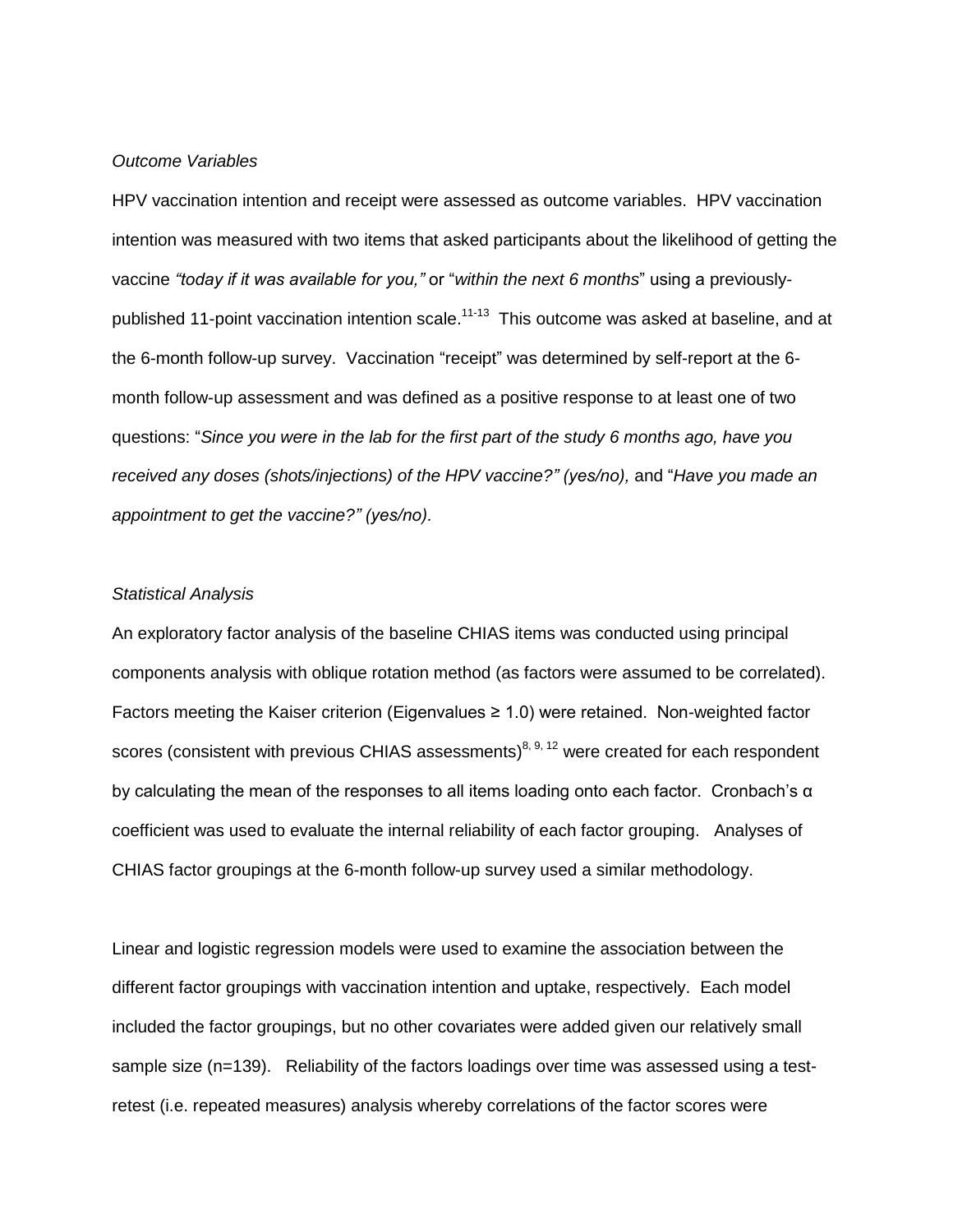computed between baseline and the 6-month follow-up. For all analyses, *p*-values ≤0.05 were considered statistically significant. All analyses were performed using SPSS 20).

# **Results**

#### *Study Sample*

Of the 139 participants who completed the baseline survey, 98 (70.5%) also completed the 6 month follow-up survey. As shown in Table 1, at baseline 41% of respondents were in a current sexual relationship, and nearly all had heard of HPV and knew a vaccine was available. Only a small proportion of respondents indicated they had ever experienced an HPV-related disease (2-5**%).**

# *Factor Structure Among Young Women*

The exploratory factor analyses performed on baseline CHIAS measures among young women demonstrated 5 factor groupings (Table 2). Three of these factors, which we labeled "Access," "Harms," and "Effectiveness," showed good internal reliability (Cronbach's alpha 0.74-0.91, Table 3). The internal reliability of the other two factors, "Risk Denial" and "Uncertainty," was considerably lower (0.54 and 0.43, respectively).

# *Stability of Factor Groupings Over Time*

Table 2 compares the factor loadings among young women between the baseline and follow-up survey assessments. There was good stability over time for Access and Effectiveness - all of the items loading on these factors at baseline also loaded on these factors at follow-up. The Harms factor was also reasonably stable in that all except one item loaded on this factor in both the baseline and follow-up assessments. Risk Denial and Uncertainty were the least stable factors over time. Two of the four items that loaded to the Risk Denial factor at baseline then loaded to Harms in the follow-up assessment, and one of the two factors that loaded to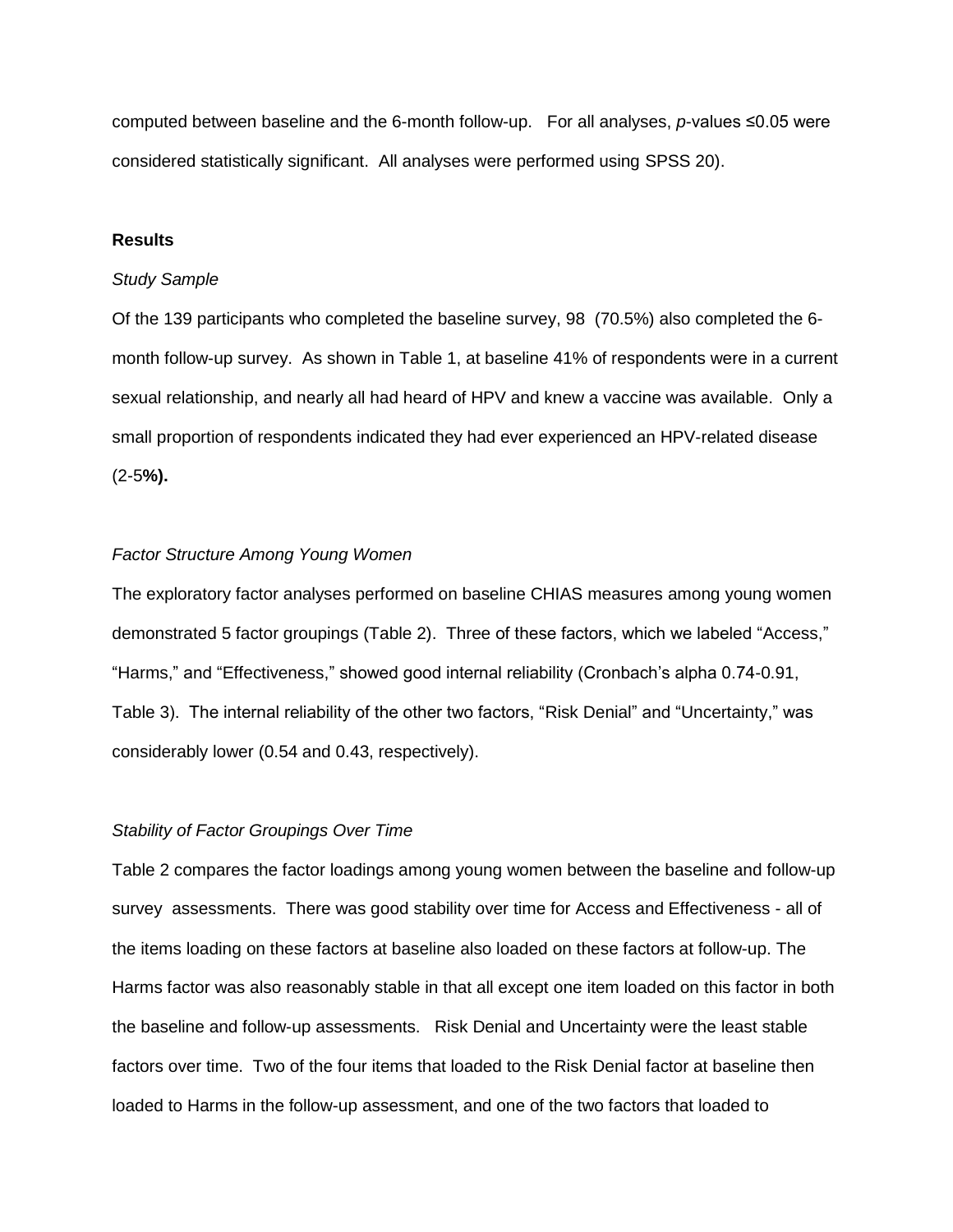Uncertainty at baseline then loaded to Access at follow-up. Stability of the factors between baseline and follow-up was also assessed quantitatively using paired correlations. Test-retest reliability was high for Access and Harms (Pearson's r=0.67 for both), moderate for Risk Denial (r=0.35) and low for Effectiveness and Uncertainty (r=0.07 and 0.03, respectively).

### *Association of Baseline Factors with Vaccination Intent Assessed at Baseline*

As shown in Table 4, all the factors except Uncertainty were associated with vaccination intention when assessed at baseline for the outcome of willingness to receive the vaccine if it were available "today." Higher perceived difficulty in accessing the vaccine (Access) was associated with *increased* vaccination intention whereas increased concern about harms (Harms), lower perceived effectiveness (Effectiveness) and stronger risk denial attitudes (Risk Denial) were associated with lower vaccination intention. Interestingly, when assessing vaccination intention for the coming 6 months, Access was no longer associated with this outcome (Table 4).

# *Association of Baseline Factors with Vaccination Receipt at Follow-Up*

Only 5 out of 98 women (5.1 %) completing the 6-month follow-up assessment indicated that they had either received the HPV vaccine or made an appointment to get it since the baseline assessment. Of the factors identified at baseline, Risk Denial was the only factor even marginally associated with this outcome. Those having the strongest Risk Denial attitudes were *less* likely to have received or made an appointment to receive the vaccine than those with lower levels of Risk Denial (Table 5).

### *Association of Baseline Factors With Vaccination Intent Assessed at Follow-up*

Comparing Tables 4 and 5, there were notable differences in the relationship between the factors and vaccination intention when participants were assessed at baseline versus at the 6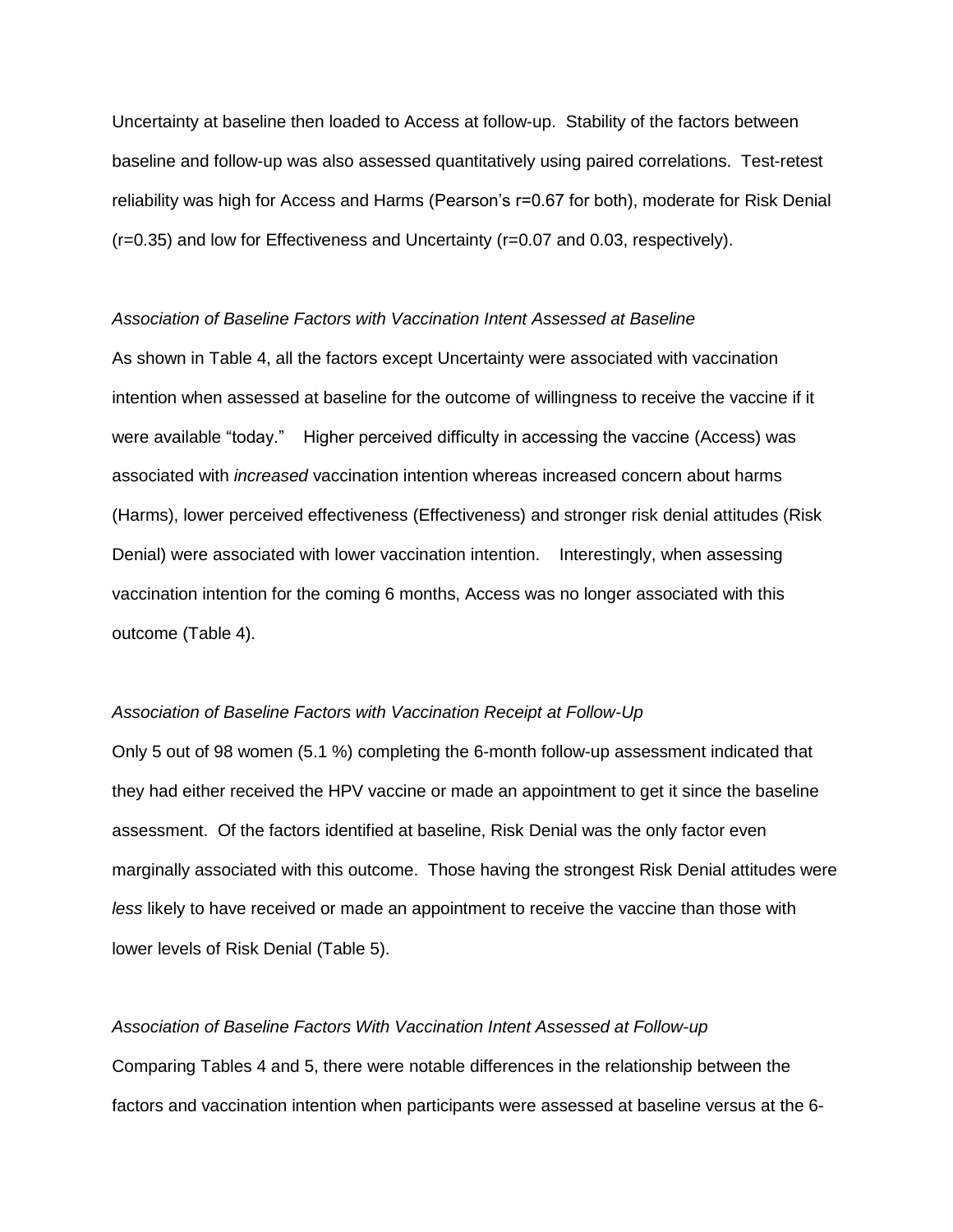month follow-up. In contrast to the baseline assessment (Table 4), only Harms was associated with vaccination intention for "today," and only Harms and Effectiveness were associated with vaccination intention for the coming 6 months when assessed at the follow-up survey (Table 5).

# **Discussion**

Measures that reliably predict HPV vaccination intention across populations and over time could help facilitate the development of effective interventions to improve HPV vaccine uptake. The original CHIAS<sup>[3](#page-12-2)</sup> was tested among parents of adolescents and found to be a useful tool to categorize HPV vaccination attitudes, with each identified factor reliably predicting vaccination intention over time, and one factor ("Barriers" – called "Access" in our study) longitudinally predicting vaccination receipt. When we evaluated the factor loadings of the CHIAS among young adult women, we found the overall factor structure to be robust - there were significant similarities in the items loading to the factors Access, Harms, Effectiveness and Uncertainty between young women in our study and prior analyses of CHIAS in parents. However, in our study a new factor emerged from the CHIAS, which we termed Risk Denial. This new factor contained correlates of two statements that loaded to Harms in the original CHIAS ("I think that getting the HPV vaccine makes it more likely for someone to have sex" and "I think I am too young to get a vaccine for a sexually transmitted infection) in addition to the two new items added for assessment in our study ("HPV vaccination is not necessary because Pap smears can be done to make sure cervical cancer doesn't develop" and "I would regret not getting the HPV vaccine if I later got an HPV infection"). It was notable that 3 of the 4 items loading to the Risk Denial factor relate to low perceived risk of HPV infection or sequelae (vaccine non necessary because of Pap tests; too young to get a vaccine against an STI, and low anticipated regret). Given that "infallibility" is a developmental stage that many adolescents and young adults go through,<sup>[14](#page-13-2)</sup> the appearance of the Risk Denial factor among young adults using the CHIAS is not surprising but has great clinical significance. Our results suggest that young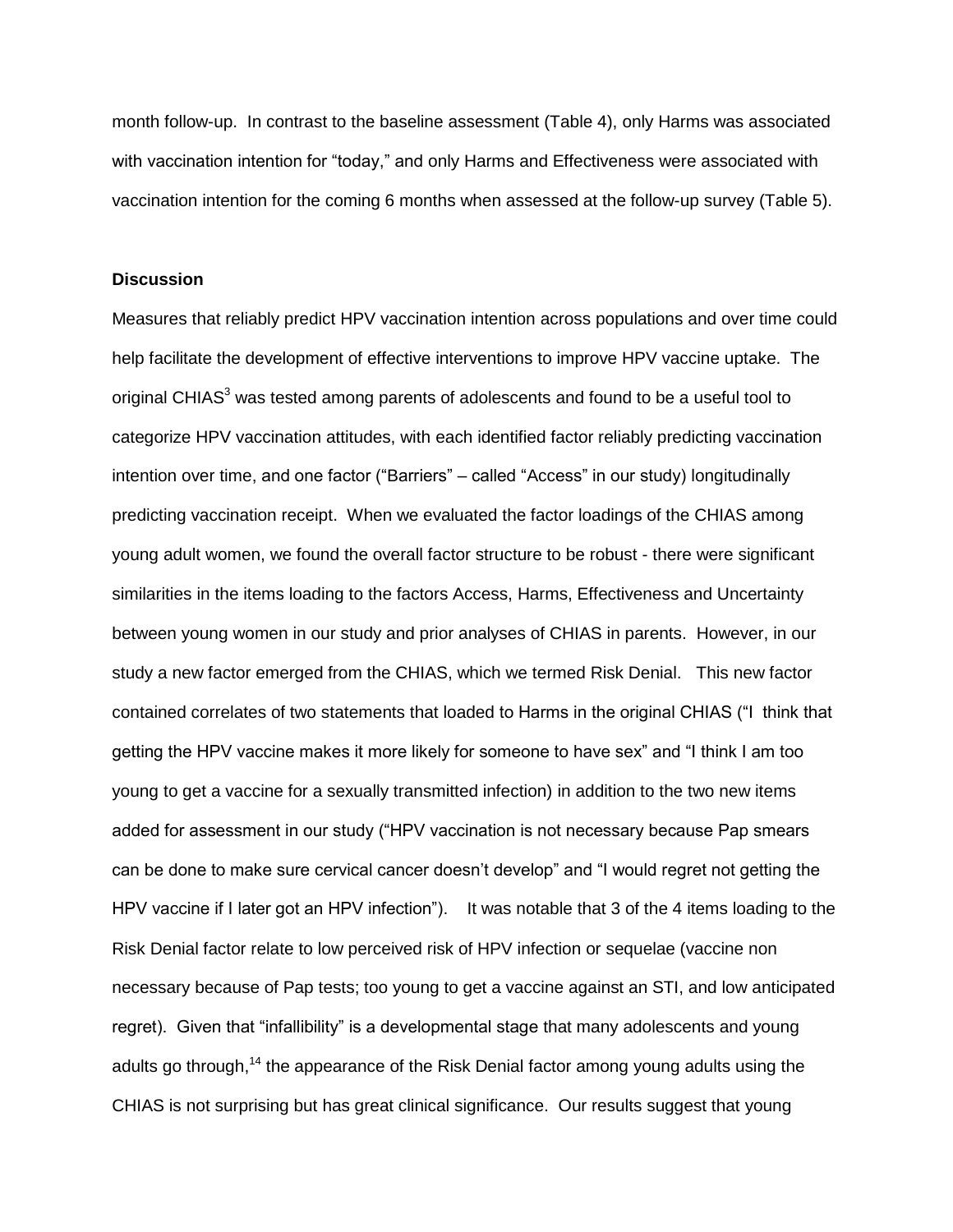women may have subtle differences in attitudes about HPV vaccines from parents of adolescents that could be important to consider for intervention to improve vaccine uptake among this population. Furthermore, our findings may indicate a heightened need to "convince" young women about their individual risk for HPV infection and disease.

An important finding from our study was the variable stability in the CHIAS factor groupings over time. For some factors, the items loading on it were identical between baseline and follow-up assessments whereas for others, there was less continuity. This was particularly true for the Risk Denial and Uncertainty factors where 50% of the items loaded differently between the two assessments. In the original CHIAS study among parents,<sup>8</sup> 3 factors (Harms, Effectiveness and Uncertainty) were assessed at baseline and 1 year later and all had reasonably high testretest reliability  $(r = 0.42 - 0.73)$ . However, in our study among young women only the Access and Harms constructs had similarly high test-retest reliability over time (alpha=0.80 for both). The significance of this finding is unclear, but could suggest that certain attitudes about HPV vaccination are more volatile and subject to change over time for young adults than for parents. However, larger studies among a more diverse sample of young adults would be necessary to make any firm conclusions in this regard. The finding that items loading to the Harms construct appear to be consistent and reliable across populations, combined with the fact that in our study Harms is the most consistent predictor of vaccination intention both immediately and longerterm, suggests that interventions focusing on mitigating concerns about the vaccine's harms may be a particularly effective educational strategy for increasing HPV vaccination among young adults.

An interesting finding from our study was the association between the Access factor and vaccination intention. When assessed at baseline, young adults with higher perceived barriers to accessing the vaccine had an *increased* vaccination intention if the vaccine were available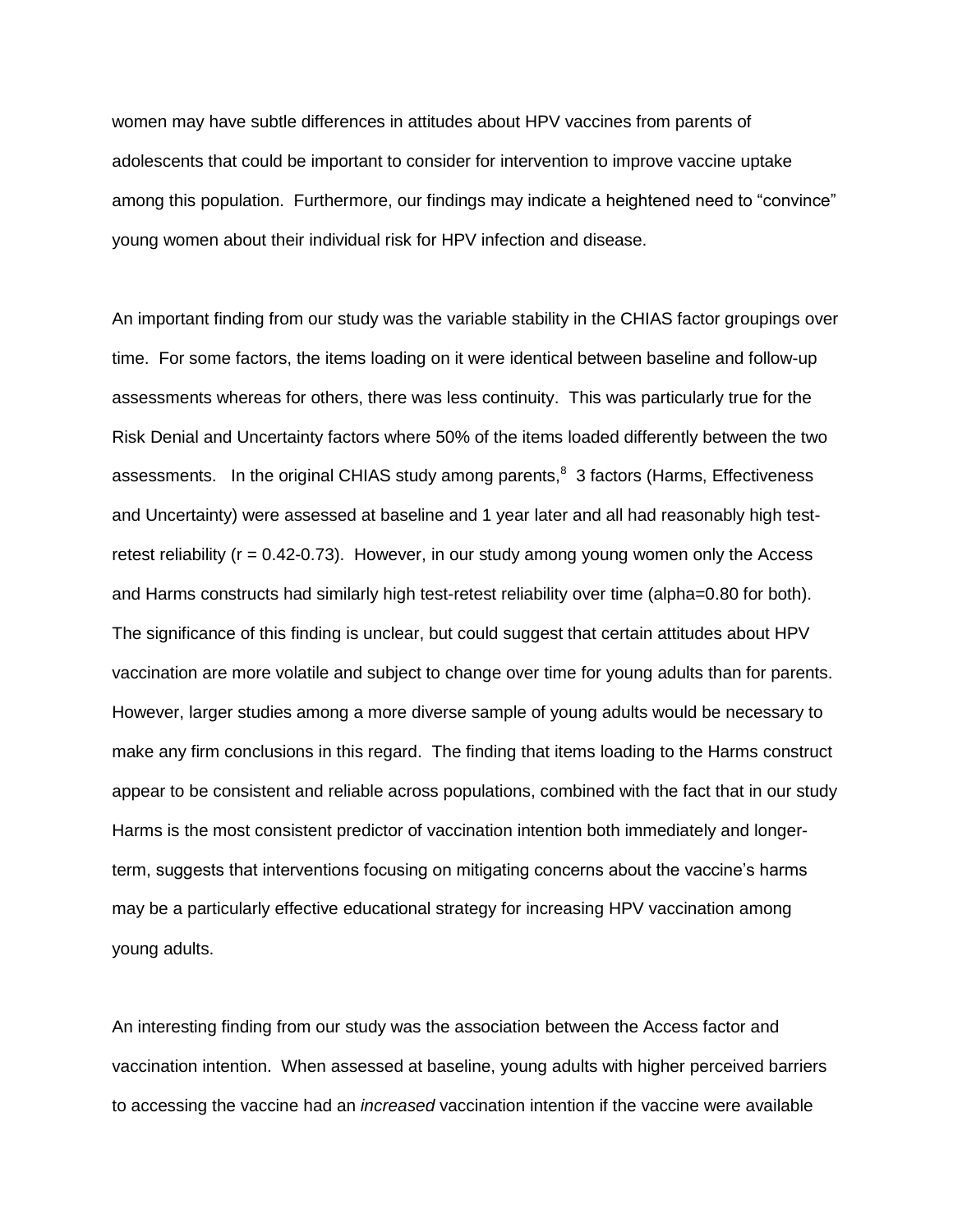"today." In contrast, at baseline there was no association between Access and vaccination intention when intentions for the "next 6 months" were assessed as the outcome, or when vaccination intention was assessed for either time frame in the follow-up survey. This finding could signify that the young women in the study had a very literal interpretation of having "the vaccine available for you today." Participants may have believed that they would have opportunity to get the vaccine in the study lab after taking the baseline assessment (which was not the case). If so, it is understandable that those with higher perceived barriers to accessing the vaccine would have a higher vaccination intention for a vaccine that might be immediately available, and that access would be unrelated to a vaccine dose theoretically available 6 months in the future, or when reassessed by email where "vaccinating today" by the study team was obviously not a realistic possibility. These findings suggest that coupling HPV vaccination education with immediate access to the vaccine may be an effective strategy to increase HPV utilization among young adults.

In the original CHIAS study in parents[,](#page-12-5) $8$  Harms, Effectiveness, Access (a.k.a. "Barriers") and Uncertainty were all associated with vaccination intention, but only Access was associated with actual vaccine receipt when vaccination status was assessed a year later. $^9$  $^9$  In our study there were only 5 women who reported either getting the vaccine or making an appointment to get the vaccine between the baseline and follow-up assessments, making it difficult to draw conclusions about the interrelationship between CHIAS factors, vaccination intention and vaccine receipt in young adults. In our limited analyses, Risk Denial was the only factor associated with vaccine receipt - those who had stronger perceptions about their infallibility to HPV-related infection and disease had a lower likelihood of vaccine receipt and making an appointment for vaccination. However, further study is needed to determine whether Risk Denial is a factor that is uniquely influential among young adults, and the degree to which this factor is associated with vaccine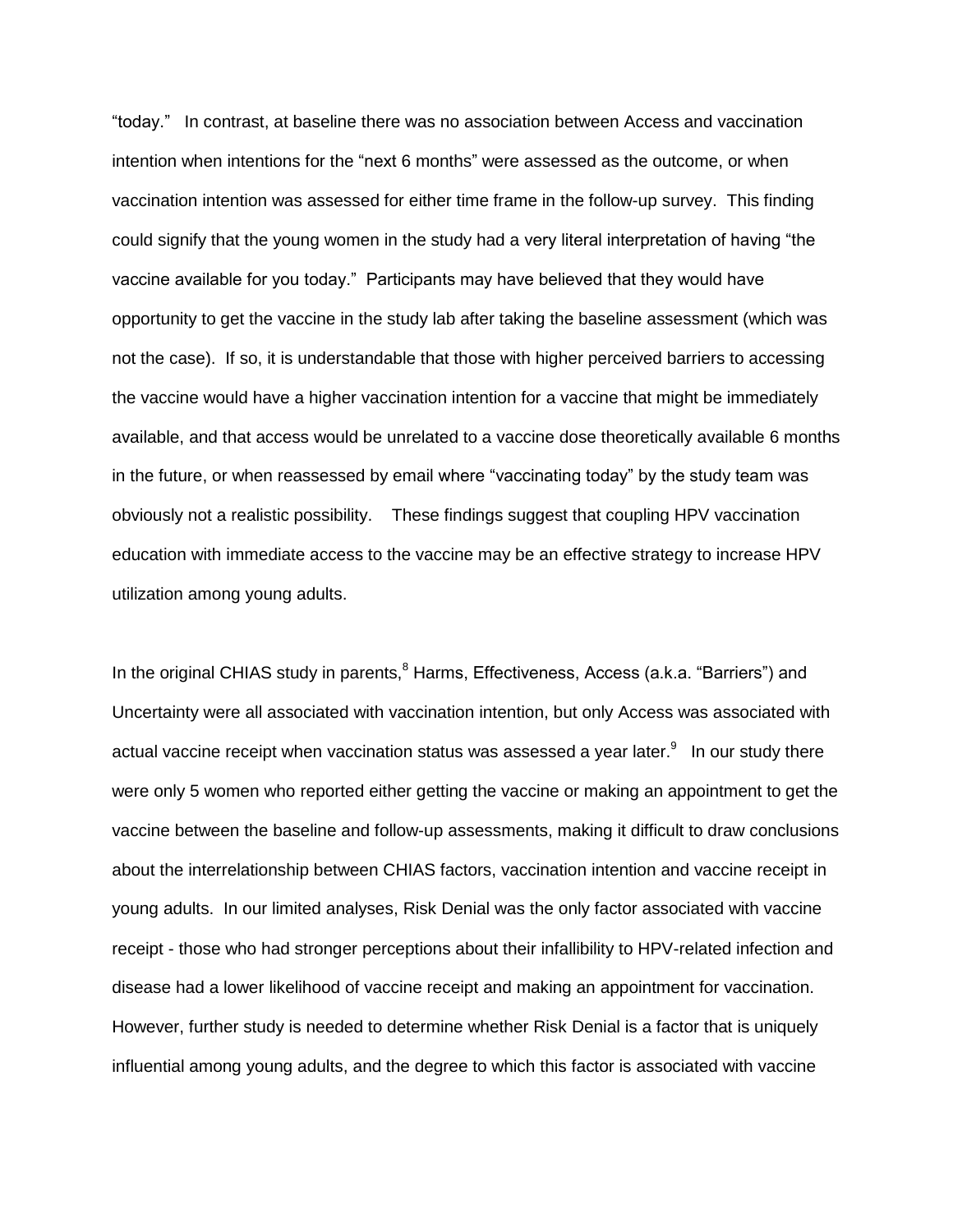receipt. Risk Denial was one of the least stable factors over time in our study, and also included the two items that we added to the assessment that were not present in the original CHIAS.

Other limitations that are important to consider for this study are the relatively small sample size that was drawn from a limited geographic area, which impacts the generalizability of the results. In addition, participants involved in the study were exposed to one of four different educational materials immediately after their baseline assessment. While none of the interventions appeared to have impacted vaccination intention or receipt (manuscript in preparation) either when assessed immediately following the intervention or at the 6-month follow-up, it is possible that the variability of educational materials could have had subtle influences on the CHIAS factor loadings when assessed over time.

# **Conclusions**

CHIAS items appear to group into very similar factors when comparing parents making decisions about HPV vaccination for their adolescents to young women making the HPV vaccination decision for themselves, suggesting that the CHIAS is robust measure for categorizing HPV vaccination attitudes. However, the association of these factors with vaccination intention, and also likely on vaccine receipt, appears to differ between parents and young adults. Harms was the only factor that performed similarly between these two populations and also consistently predicted vaccination intention over a variety of time frames. This suggests that educational strategies focusing on mitigating perceived harms from the vaccine may have the widest influence and appeal across populations of different ages.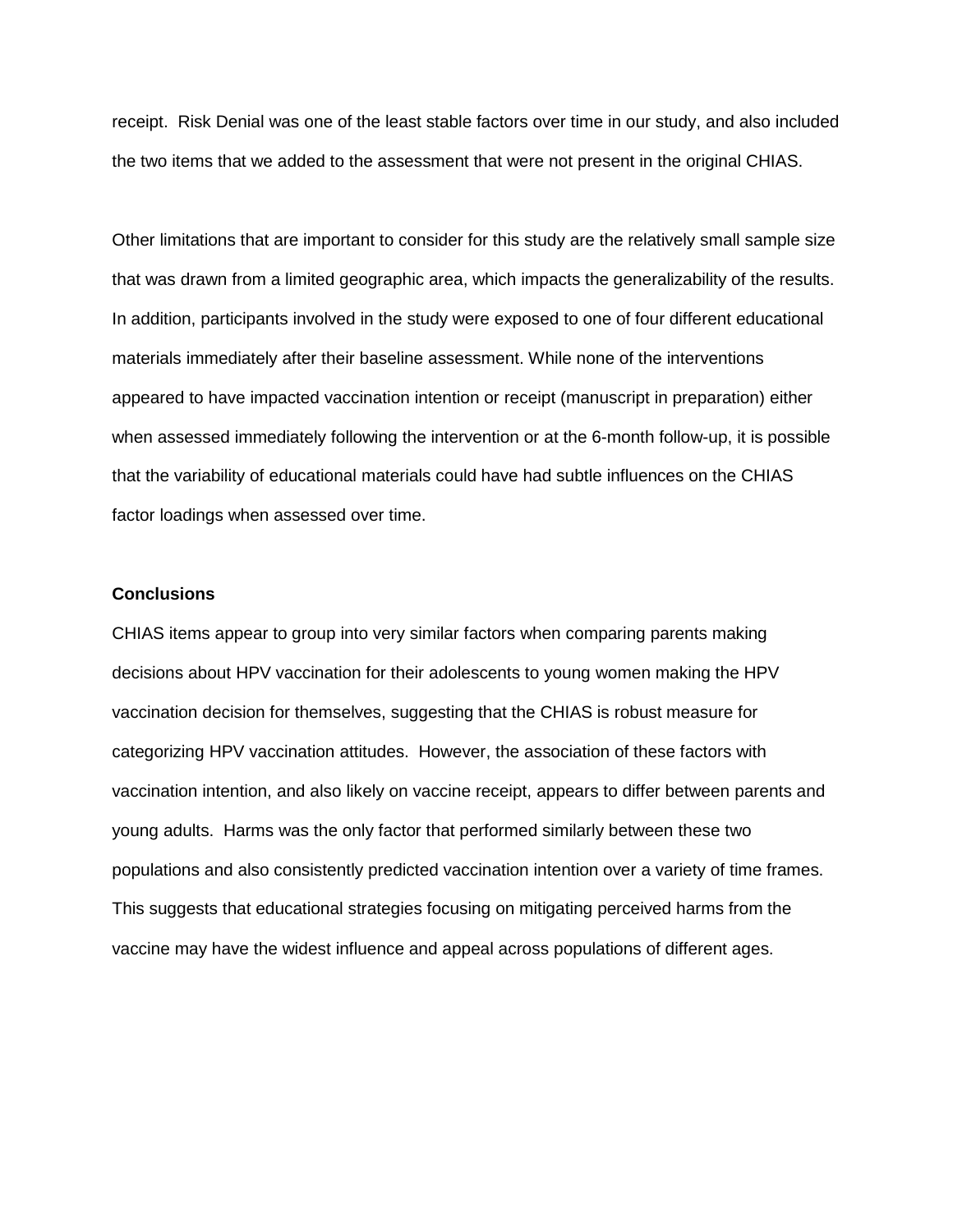### REFERENCES

- <span id="page-12-0"></span>1. U.S. Department of Health and Human Services. Healthy People 2020. [www.healthypeople.gov.](http://www.healthypeople.gov/) Published 2010. OCPHP publication No. B0132.
- <span id="page-12-1"></span>2. National and state vaccination coverage among adolescents aged 13-17 years - United States, 2011. *MMWR Morb Mortal Wkly Rep*. 2012;61:671-677.
- <span id="page-12-2"></span>3. Noninfluenza vaccination coverage among adults - United States, 2011. *MMWR Morb Mortal Wkly Rep*. 2013;62:66-72.
- <span id="page-12-3"></span>4. Jemal A, Simard EP, Dorell C, Noone AM, Markowitz LE, Kohler B, et al. Annual Report to the Nation on the Status of Cancer, 1975-2009, Featuring the Burden and Trends in Human Papillomavirus (HPV)-Associated Cancers and HPV Vaccination Coverage Levels. *J Natl Cancer Inst*. 2013.
- <span id="page-12-4"></span>5. Brewer NT, Fazekas KI. Predictors of HPV vaccine acceptability: a theory-informed, systematic review. *Prev Med*. 2007;45(2-3):107-114.
- <span id="page-12-6"></span>6. Ratanasiripong NT. A review of human papillomavirus (HPV) infection and HPV vaccinerelated attitudes and sexual behaviors among college-aged women in the United States. *J Am Coll Health*. 2012;60(6):461-470.
- 7. Kessels SJ, Marshall HS, Watson M, Braunack-Mayer AJ, Reuzel R, Tooher RL. Factors associated with HPV vaccine uptake in teenage girls: A systematic review. *Vaccine*. 2012;30(24):3546-3556.
- <span id="page-12-5"></span>8. McRee AL, Brewer NT, Reiter PL, Gottlieb SL, Smith JS. The Carolina HPV Immunization Attitudes and Beliefs Scale (CHIAS): Scale Development and Associations With Intentions to Vaccinate. *Sex Transm Dis*. 2010;37(4):234-239.
- <span id="page-12-7"></span>9. Brewer NT, Gottlieb SL, Reiter PL, McRee AL, Liddon N, Markowitz L, et al. Longitudinal predictors of human papillomavirus vaccine initiation among adolescent girls in a highrisk geographic area. *Sex Transm Dis*. 2011;38(3):197-204.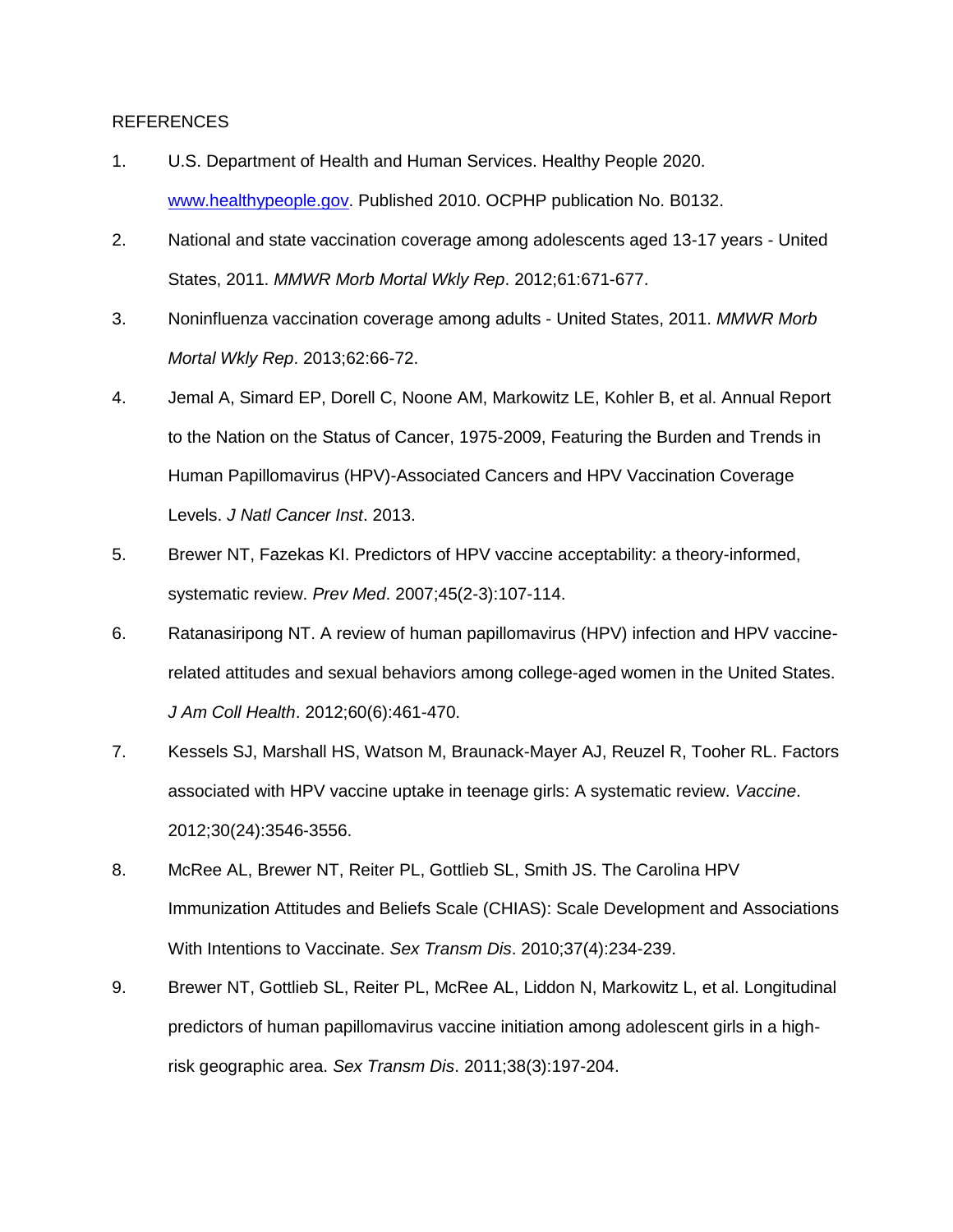- 10. Gowda C, Carlos RC, Butchart AT, Singer DC, Davis MM, Clark SJ, et al. CHIAS: a standardized measure of parental HPV immunization attitudes and beliefs and its associations with vaccine uptake. *Sex Transm Dis*. 2012;39(6):475-481.
- <span id="page-13-0"></span>11. Dempsey AF, Zimet GD, Davis RL, Koutsky L. Factors that are associated with parental acceptance of human papillomavirus vaccines: a randomized intervention study of written information about HPV. *Pediatrics*. 2006;117(5):1486-1493.
- <span id="page-13-1"></span>12. Gowda C, Dong, S, Dombkowski, K, Stokley, S, Dempsey, A. Abstract 30159: A systematic evaluation of different methods of calculating adolescent vaccination levels using immunization registry data. Available at https://cdc.confex.com/cdc/nic2012/webprogram/Paper30159.html. In: 1st National Immunization Conference Online; 2012: Centers for Disease Control and Prevention; 2012.
- 13. Gowda C, Schaffer, SE, Kopec, K, Markel, A, Dempsey, AF. Individually-tailored education for MMR vaccine-hesitant parents: A randomized intervention pilot study. *Hum Vaccin & Immuno*. in press.
- <span id="page-13-2"></span>14. *Textbook of Adolescent Development*. 4 ed: Custom Publishing; 2006.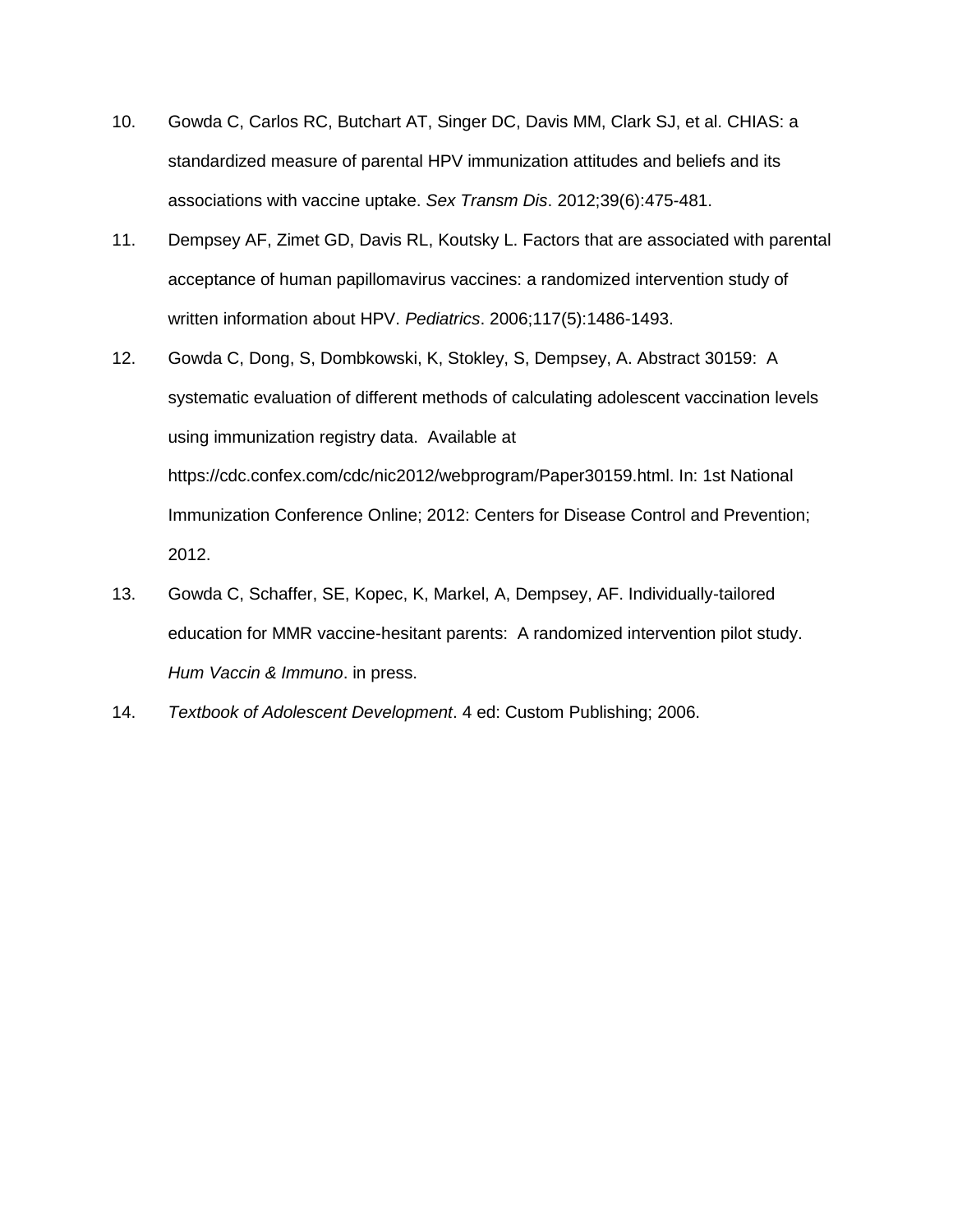| Table 1. Sample Characteristics of College-Aged Females in Study at Baseline |              |  |  |  |
|------------------------------------------------------------------------------|--------------|--|--|--|
| Variable                                                                     | Sample N=139 |  |  |  |
| Mean age, yrs (range)                                                        | 20 (19-25)   |  |  |  |
| % Currently in sexual relationship*                                          | 41%          |  |  |  |
| Lifetime number of sexual partners (range)*                                  | $1(0-8)$     |  |  |  |
| Relationship status (%)                                                      |              |  |  |  |
| Single and not dating                                                        | 55%          |  |  |  |
| Dating more than one person                                                  | 1%           |  |  |  |
| In a relationship with one person only (dating, engaged, married)            | 44%          |  |  |  |
| % Ever heard of HPV                                                          | 94%          |  |  |  |
| % Knew there was an HPV vaccine available                                    | 98%          |  |  |  |
| % Ever diagnosed with genital warts                                          | 2%           |  |  |  |
| % Ever diagnosed with an abnormal Pap smear                                  | 5%           |  |  |  |
| % Never diagnosed with a sexually transmitted infection                      | 99%          |  |  |  |

\*Sexual partner and sexual relationship were defined as having any intimate genital contact.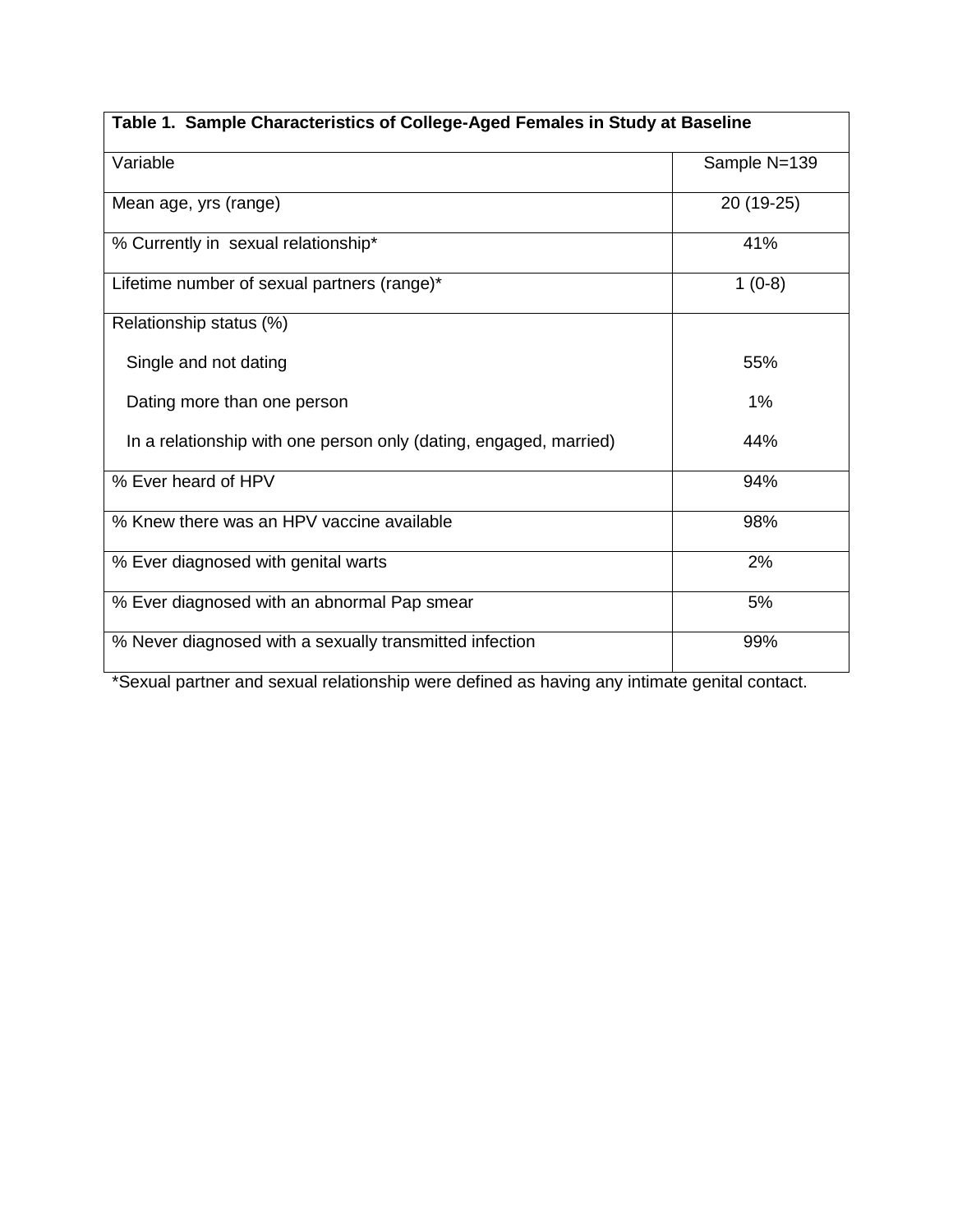Table 2. Factor Profiles of the CHIAS Assessed at Baseline and at 6-month Follow-up

|                                                                                                                        | <b>Factor</b>   | <b>Standardized</b> | <b>Factor</b>      | <b>Standardized</b> |
|------------------------------------------------------------------------------------------------------------------------|-----------------|---------------------|--------------------|---------------------|
| <b>Factor Items</b>                                                                                                    | Loading at      | <b>Beta</b>         | Loading at         | <b>Beta</b>         |
|                                                                                                                        | <b>Baseline</b> | <b>Coefficient</b>  | Follow-up $*$      | <b>Coefficient</b>  |
| It would be hard to find a provider or clinic that would be easy to<br>get to for getting vaccinated against HPV.      | Access          | 0.923               | Access             | 0.862               |
| It would be hard to find a provider or clinic where I could afford<br>the HPV vaccine.                                 | Access          | 0.912               | Access             | 0.874               |
| It would be hard to find a provider or clinic that has the HPV<br>vaccine available.                                   | Access          | 0.891               | Access             | 0.856               |
| I am concerned the HPV vaccine costs more than I can pay.                                                              | Access          | 0.873               | Access             | 0.827               |
| It would be hard find a provider or clinic where I don't have to<br>wait a long time to get an appt. to be vaccinated. | Access          | 0.800               | Access             | 0.777               |
| I think the HPV vaccine may cause health problems in the future.                                                       | Harms           | 0.899               | Harms              | 0.865               |
| I think the HPV vaccine is unsafe.                                                                                     | Harms           | 0.836               | Harms              | 0.814               |
| I think the HPV vaccine might cause short term problems<br>like fever or discomfort.                                   | <b>Harms</b>    | 0.715               | <b>Uncertainty</b> | $-0.745$            |
| The HPV vaccine is so new that I want to wait a while before                                                           | Harms           | 0.696               | Harms              | 0.749               |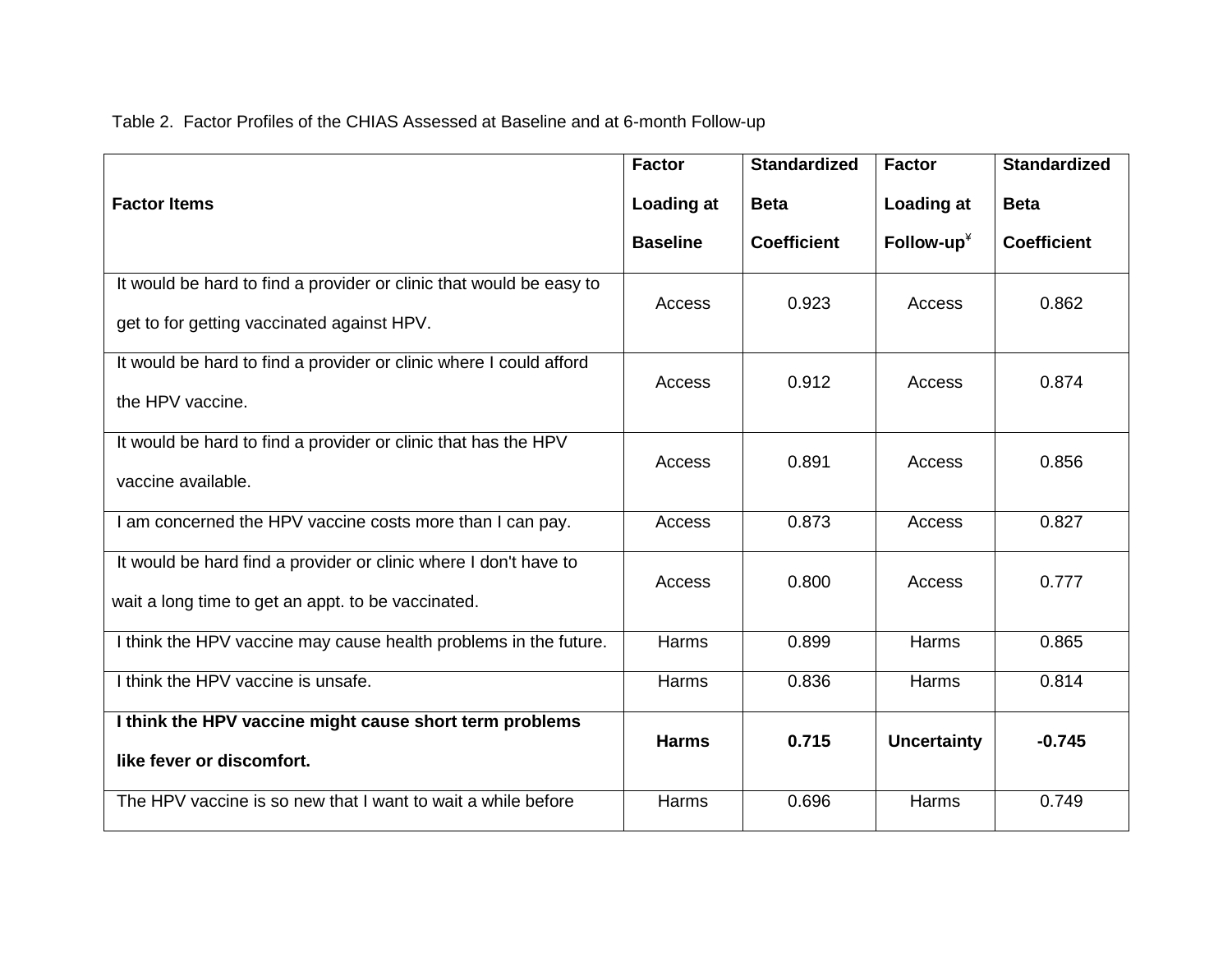| deciding if I should get it.                                                                                               |                              |       |                      |       |
|----------------------------------------------------------------------------------------------------------------------------|------------------------------|-------|----------------------|-------|
| I think the HPV vaccine is being pushed to make money for drug<br>companies and/or doctors.                                | Harms                        | 0.555 | Harms                | 0.793 |
| How effective do you think the HPV vaccine is in preventing<br>genital warts? If you don't know, make your best guess.*    | <b>Effectiveness</b>         | 0.850 | <b>Effectiveness</b> | 0.869 |
| How effective do you think the HPV vaccine is in preventing<br>cervical cancer?*                                           | <b>Effectiveness</b>         | 0.833 | <b>Effectiveness</b> | 0.805 |
| I think that getting the HPV vaccine makes it more likely for                                                              | <b>Risk</b>                  | 0.702 | <b>Risk</b>          | 0.824 |
| someone to have sex.                                                                                                       | Denial                       |       | Denial               |       |
|                                                                                                                            |                              |       |                      |       |
| HPV vaccination is not really necessary because Pap<br>smears can be done to make sure cervical cancer doesn't<br>develop. | <b>Risk</b><br><b>Denial</b> | 0.682 | <b>Harms</b>         | 0.523 |
| I think I am too young to get a vaccine for a sexually transmitted                                                         | <b>Risk</b>                  |       | <b>Risk</b>          |       |
| infection like HPV.                                                                                                        | Denial                       | 0.538 | Denial               | 0.691 |
| I would regret not getting the HPV vaccine if I later got an                                                               | <b>Risk</b>                  |       |                      |       |
| <b>HPV</b> infection.*                                                                                                     | <b>Denial</b>                | 0.525 | <b>Harms</b>         | 0.605 |
| I have enough information about the HPV vaccine to decide<br>whether to get it.*                                           | Uncertainty                  | 0.873 | Uncertainty          | 0.612 |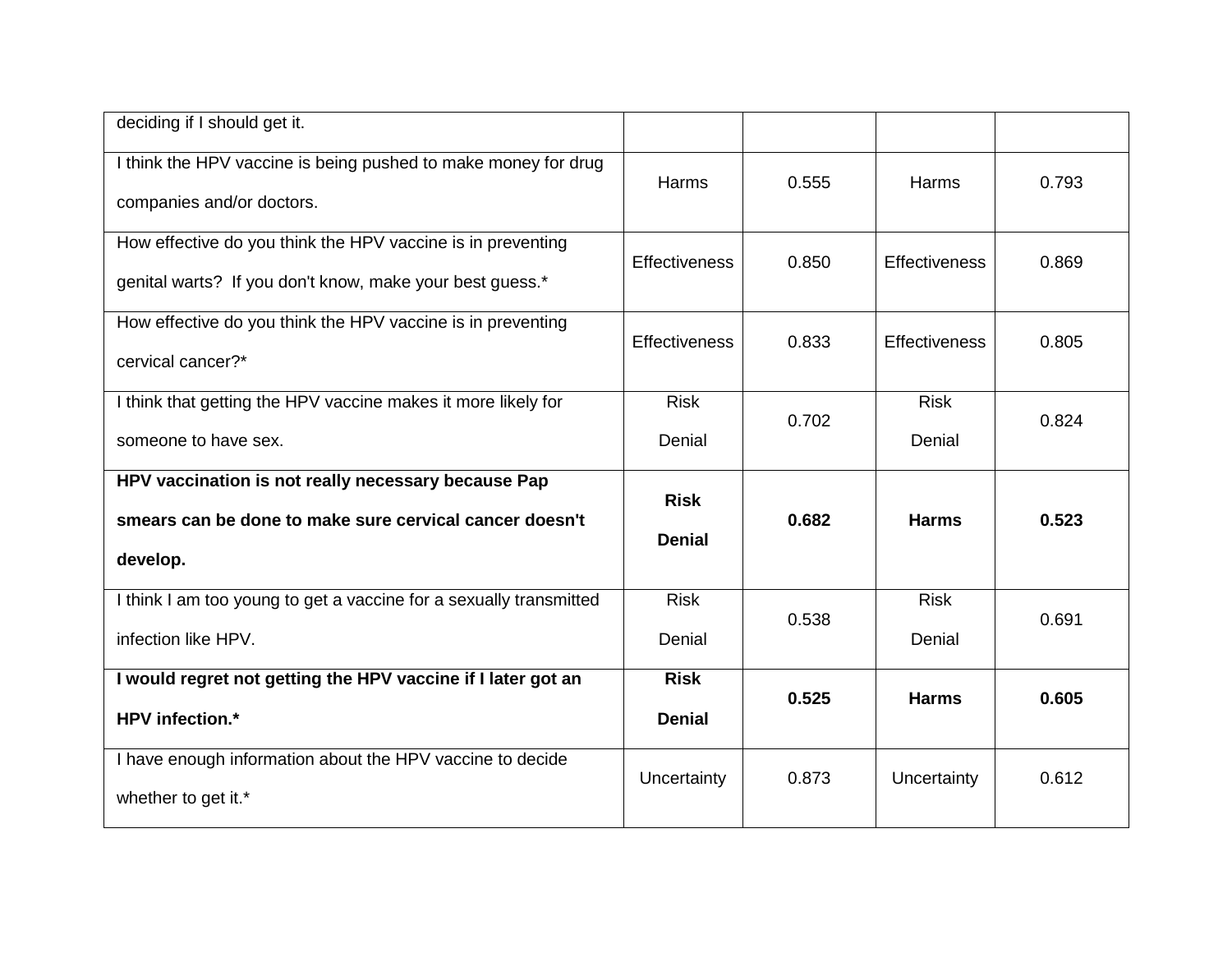| My friends are getting the HPV vaccine.* | <b>Uncertainty</b> | 0.626 | <b>Access</b> | 0.35' |
|------------------------------------------|--------------------|-------|---------------|-------|
|                                          |                    |       |               |       |

Bolded items delineate items that loaded onto different factors at baseline versus follow-up.

\*Items were reverse-coded to maintain consistency, with higher values corresponding to less support for HPV vaccines.

 $*$ Follow-up survey occurred 6 months after baseline. N = 98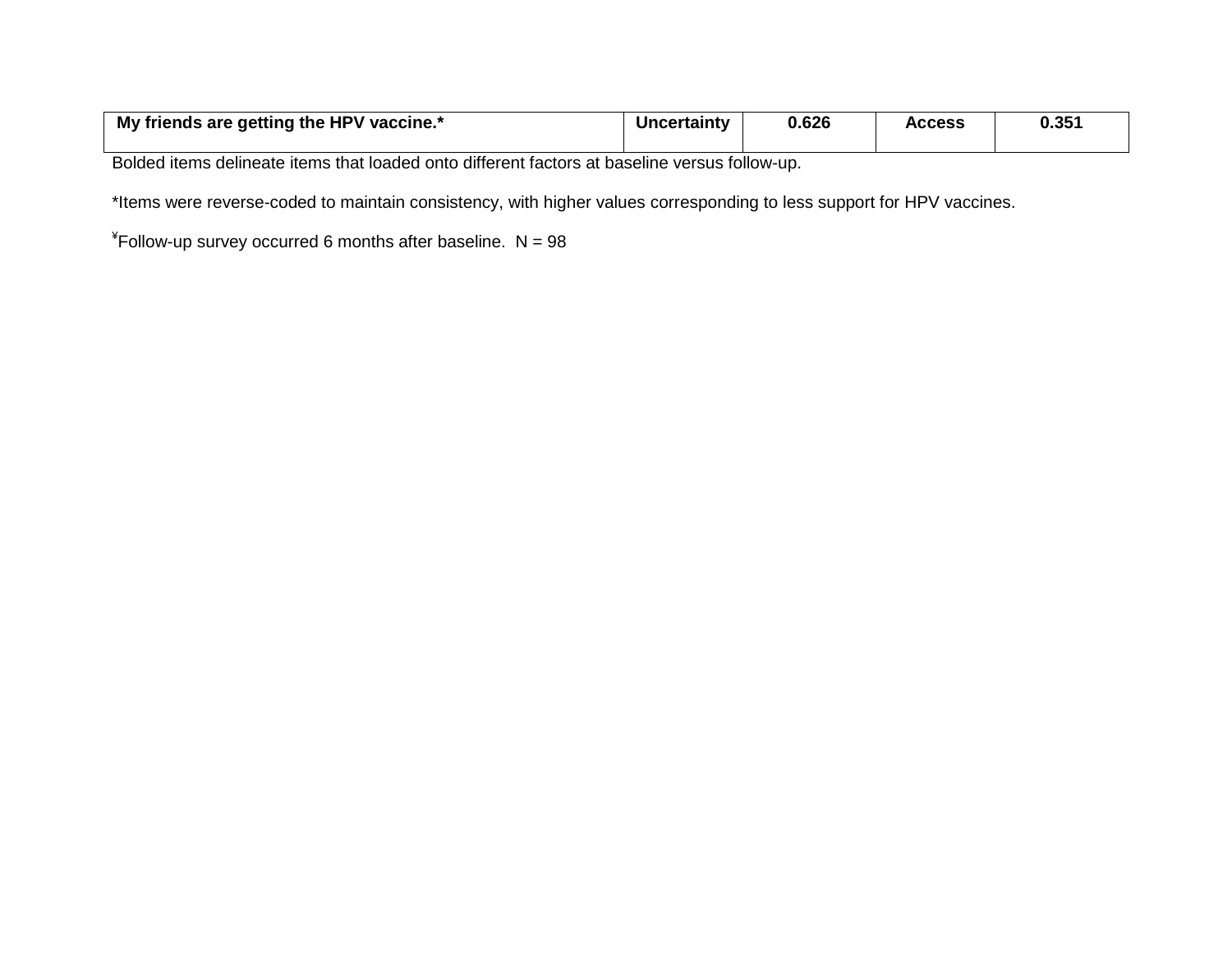Table 3. Mean Factor Scores and Internal Reliability of Factors When Assessed at Baseline and Follow-up<sup>¥</sup>

| <b>Factor</b>        | <b>Baseline</b> |                         | <b>Follow Up</b> |                         |
|----------------------|-----------------|-------------------------|------------------|-------------------------|
|                      | Mean (SD)       | <b>Cronbach's Alpha</b> | Mean (SD)        | <b>Cronbach's Alpha</b> |
| <b>Access</b>        | 1.60(1.86)      | 0.92                    | 2.51(2.01)       | 0.85                    |
| <b>Harms</b>         | 4.87(2.04)      | 0.81                    | 3.95(2.08)       | 0.83                    |
| <b>Effectiveness</b> | 4.10 (1.36)     | 0.74                    | 3.26(1.69)       | 0.79                    |
| <b>Risk Denial</b>   | 2.70(1.73)      | 0.54                    | 2.22(2.07)       | 0.63                    |
| <b>Uncertainty</b>   | 5.30(2.32)      | 0.43                    | 4.86 (1.99)      | 0.69                    |

¥ Follow-up survey occurred 6 months after baseline. N = 98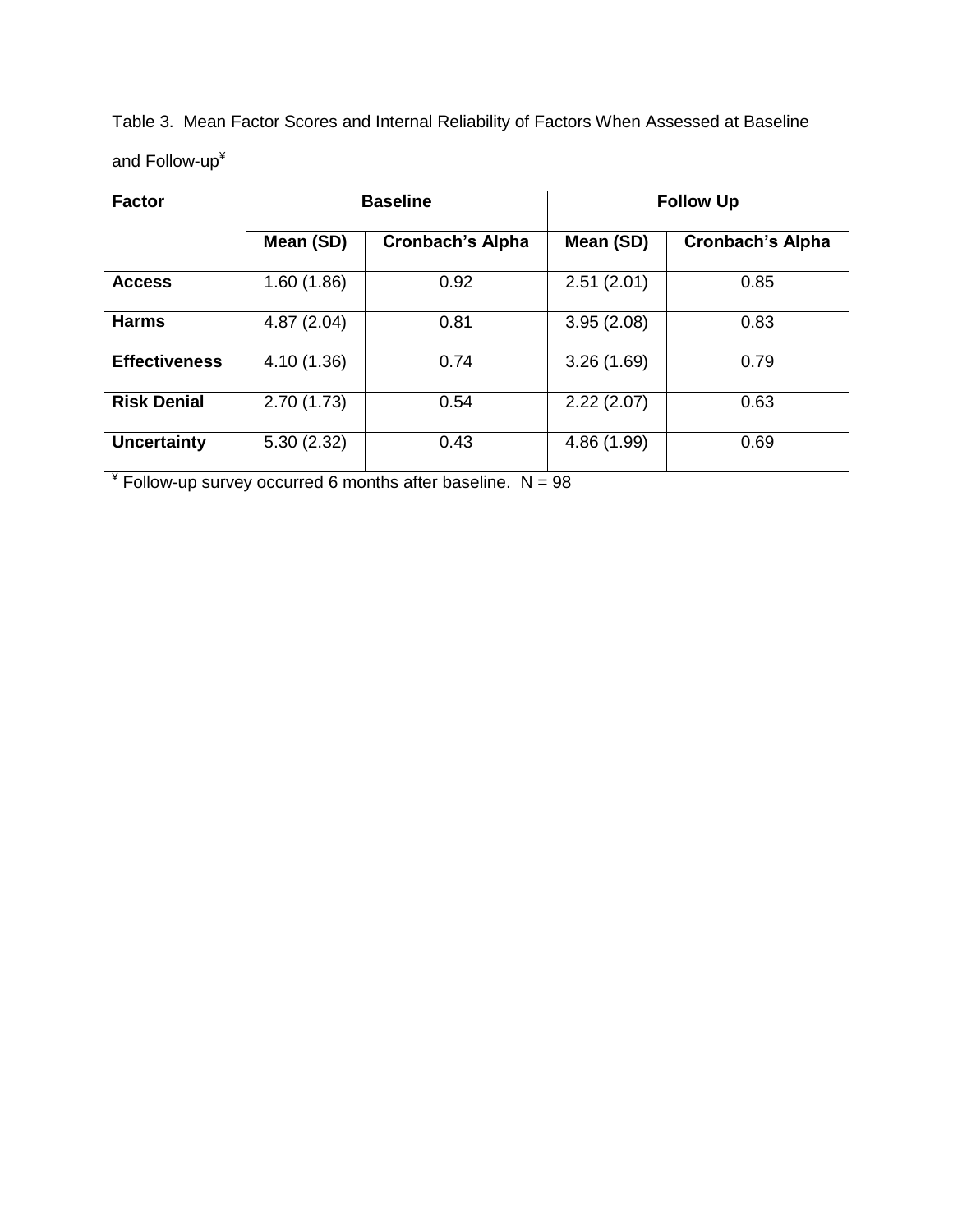|                      |                     | <b>Baseline Vaccination Intention for</b> | <b>Baseline Vaccination Intention for</b> |                      |  |  |
|----------------------|---------------------|-------------------------------------------|-------------------------------------------|----------------------|--|--|
|                      |                     | "today"*                                  |                                           | the "next 6 months** |  |  |
| <b>Baseline</b>      | <b>Standardized</b> | p-value                                   | <b>Standardized</b>                       | p-value              |  |  |
| <b>Factors</b>       | <b>Beta</b>         |                                           | <b>Beta</b>                               |                      |  |  |
|                      | <b>Coefficients</b> |                                           | <b>Coefficients</b>                       |                      |  |  |
| <b>Access</b>        | 0.215               | 0.002                                     | 0.080                                     | 0.318                |  |  |
| <b>Harms</b>         | $-0.359$            | < 0.0001                                  | $-0.207$                                  | 0.021                |  |  |
| <b>Effectiveness</b> | $-0.147$            | 0.049                                     | $-0.170$                                  | 0.046                |  |  |
| <b>Risk Denial</b>   | $-0.244$            | 0.001                                     | $-0.228$                                  | 0.009                |  |  |
| <b>Uncertainty</b>   | $-0.057$            | 0.416                                     | $-0.036$                                  | 0.653                |  |  |

Table 4. Relationship Between Baseline Factors and Baseline Intentions for HPV Vaccine

\*Assessed at baseline by measuring response to the question *"If the HPV vaccine was available for you today, how likely would you be to get vaccinated?"*

\*\*Assessed at baseline by measuring response to the question *"How likely are you to get the* 

*HPV vaccine within the next 6 months?"*

Bolded values highlight statistically significant relationship.